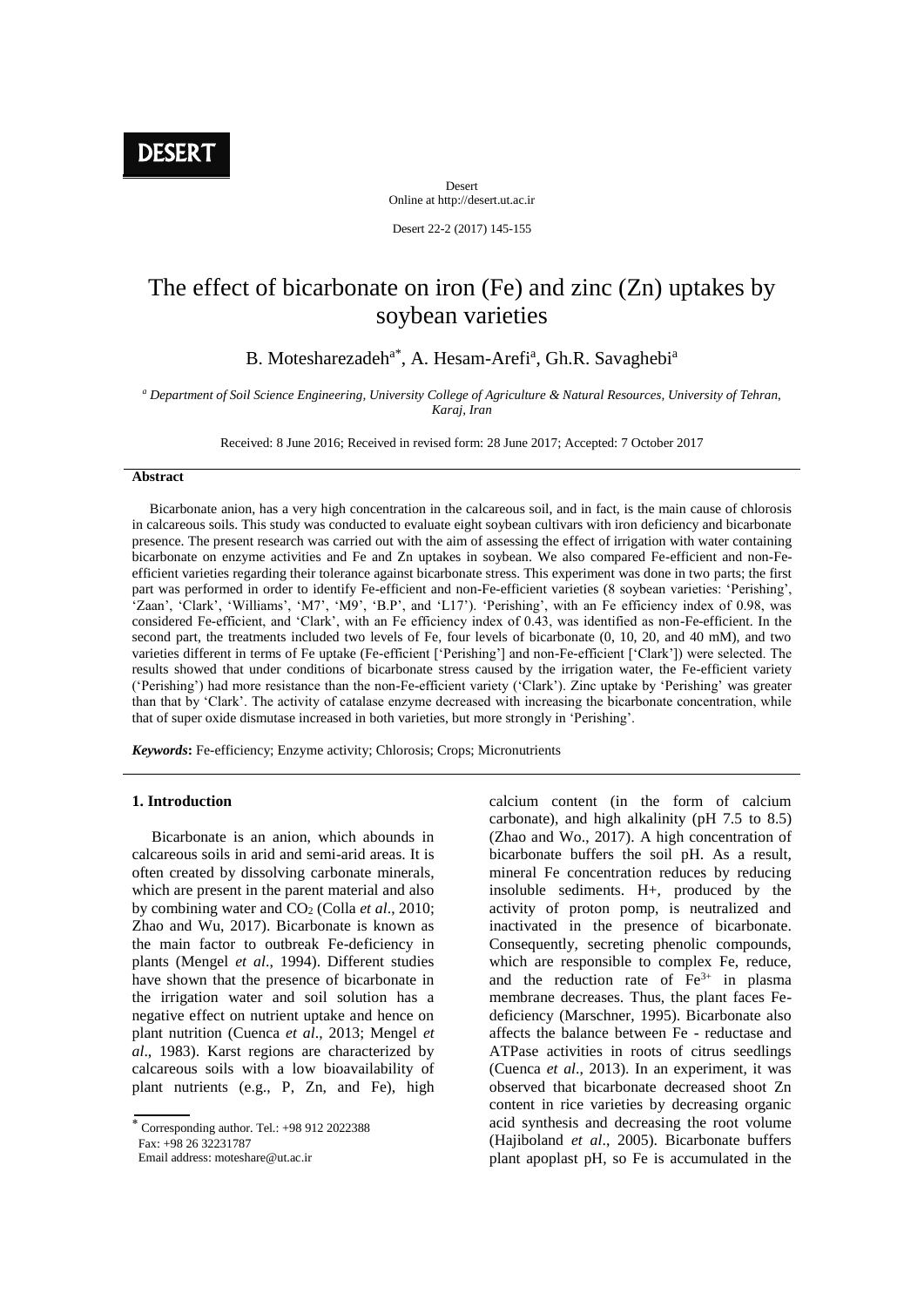plant in an inactive form. The majority of scientists believe that the presented Fe in leaves is distributed with apoplast pH, and bicarbonate prevents plasma membrane from acidification and neutralizes the  $H^+$  produced by ionic pomp activity (Mengel *et al*., 1994; Ishwar *et al*., 2016). Therefore, the metabolic activities of active Fe  $(Fe^{2+})$  in the plant decrease, and many of the electron transmission processes in plant metabolic reactions is disturbed. Fe plays an important role in plant nutrition, whose deficiency causes oxidative stress, thus disturbing enzyme activities in plants (Tewari *et al*., 2013). Fe is an essential element for chemical and bio-chemical activities in plants, whose limitation has a clear effect on the plant production and photosynthesis (Frey and Reed, 2012). Investigations indicate that the total absorbed Fe by plants is not used, and part of that is spent for the formation of insoluble compounds. Therefore, in some cases, the total Fe of a plant is not a suitable criterion to monitor the nutritional status of the plant. Usually,  $Fe^{3+}$  is immobile in plants, and the active form is Fe2+ (Rashid *et al*., 1997; Nikolic and Romheld, 1999).

 Fe-deficiency in high sensitive plants creates oxidative damages. In a study, Reactive Oxygen Species (ROS) accumulation was observed in Fe-deficient sunflower plants (Rodriguez *et al*., 2001). For many antioxidant enzymes, Fe is important for electron transmission in reactions. A potential targeted comparison of oxygen active types such as hydrogen peroxide  $(H_2O_2)$ , hydroxyl (OH), reduction of H<sub>2</sub>O and the tendency of oxidation like  $O_2$  (radical of superoxide anion), is along with reduction of  $Fe<sup>3+</sup>$  to  $Fe<sup>2+</sup>$ . In some plants, when there is Fedeficiency, the level of lipid peroxidation decreases. Reactive oxygen species, including peroxide  $(O_2)$ , singlet oxygen  $(O_2)$ , hydrogen peroxide  $(H_2O_2)$ , and hydrogen radicals  $(OH)$ , are produced during environmental stresses. A defensive mechanism in plants against these compounds is the production of antioxidant enzymes, such as peroxidase (APX), superoxide dismutase (SOD), and catalase (CAT), and nonantioxidant enzymes, such as glutathioneascorbate and carotenoid (Tewari *et al*., 2005; Molassiotis, 2006). Molassiotis (2006) reported that under conditions of Fe-deficiency, catalase activity in the leaves and roots of peach decreased, while that of superoxide dismutase increased. The ability of root to create suitable conditions for Fe absorption is different among various plants. The plants that are resistant to Fe-deficiency have an efficient root system to absorb Fe. The root system of sensitive plants

does not have enough efficiency to absorb Fe (Marschner, 1995). Plants adopt two types of mechanisms (Strategy I and II) for iron acquisition from the soils. Strategy I is found among dicots and monocots, except graminaceous species which adopt Strategy II. The Strategy I mechanism involves proton release at the rhizosphere that lowers the pH of soil solution and increasing solubility of  $Fe<sup>3+</sup>$ , Fe(III) chelate reductase activity that reduces  $Fe<sup>3+</sup>$  to more soluble  $Fe<sup>2+</sup>$ , and transportation of  $Fe<sup>2+</sup>$  into the root by metal transporters (Ishwar *et al.,* 2016). Strategy II plants acquire Fe through naturally synthesized mugineic acid (MA) family phytosiderophores, which dissolve insoluble  $Fe^{3+}$  in the rhizosphere and acquire Fe(III)-MA complexes. Soybean is a strategy I plant, whose yield in calcareous soils decreases because of the chlorosis induced by Fedeficiency. A method to investigate the effects of the genetics on plant nutrition is using different varieties of a given plant with different abilities to absorb a certain element (Marcchner, 1995). The efficiency of Fe absorption by genotypes is the ability of them to better grow and produce more yields under conditions of Fedeficiency in comparison with other genotypes (Barton and Abed, 2006; Behl *et al*., 2003; Lamont *et al*., 2002).

 Fe is essential for physicochemical and methalo-protein activities. Fe is also necessary for the activities of many enzymes (Marschner, 1995). An optimum concentration of Fe is essential for the functionality of antioxidant enzymes. Fe-deficiency reduced the activities of catalase, peroxidase, and superoxide dismutase, while the production of free radicals increases simultaneously, which influences electron chain, damages chloroplast, and reduces carotenoid synthesis (Mathey *et al*., 1996). The aims of this research was to investigate the effects of bicarbonate on Fe concentration, active Fe in the shoot, and the activities of catalase and super oxide dismutase enzymes in two varieties of soybean different in Feefficiency, and also to compare the effect of this ion on each variety.

#### **2. Materials and Methods**

#### *2.1. Soil selection and analysis*

 This experiment, arranged in a completely randomized block design with three replications in greenhouse conditions, was conducted in two parts. The primary part was performed in order to identify Fe-efficient and non-Fe-efficient varieties of soybean. For this purpose, seeds of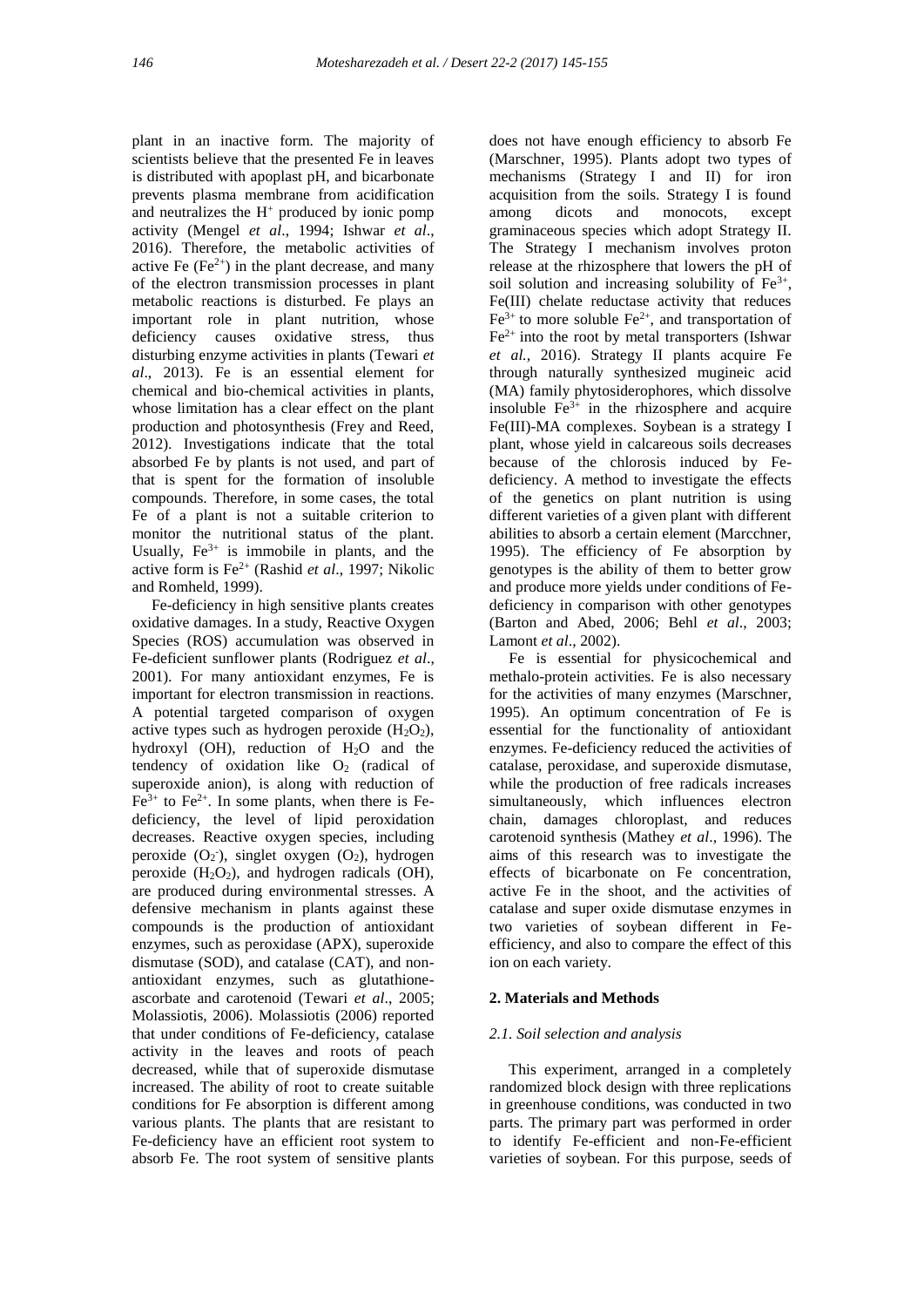eight commercial and common varieties of soybean in Iran were provided and cultivated in a soil with less than 2 mg/kg available Fe (less than the critical level). Some physicochemical properties of the soil such as texture, saturation moisture percent, pH, electrical conductivity (EC), calcium carbonate value, organic matter, available potassium, available phosphorous, soil nitrogen, and cation exchange capacity are shown in table 1 (Ali-ehyae and Behbahanizadeh, 2002).

#### *2.2. Plant cultivation in pre-treatment*

 In order to evaluate the eight varieties of soybean grown under a soil with Fe deficiency (to identify Fe-efficient and non-Fe-efficient varieties), a greenhouse factorial trial was carried out, being arranged in a completely randomized block design. The first factor was Fe at two levels: no Fe fertilization and optimized Fe fertilization at planting time (5 mg/kg; Sequestrin), and the second factor was 8 soybean varieties: 'Perishing', 'Zaan', 'Clark', 'Williams', 'M7', 'M9', 'B.P', and 'L17'.

 In the first part, the seeds were disinfected and then sown in three-kg pots. In this part, one treatment of Fe adequacy and one treatment of Fe deficiency were applied (Fe fertilizer was sourced from Fe EDDHA), and then the pots were transferred to a growth chamber with an appropriate temperature for the soybean growth. The other required nutrients were applied optimally. Irrigation was done by hand till 0.7 of field capacity (FC), and after eight weeks, the plants were harvested. Plant samples were kept at a temperature of 70°C for 72 hours. The dry matter weights were measured, and the concentration of Fe in the plant tissue was extracted with hydrochloric acid 1 N and read by atomic absorption spectrometer. There were significant differences regarding Fe uptake and transmission among the different varieties tested, so they were classified under two groups of resistant (Fe-efficient) and sensitive (non-Feefficient) (Mahmoudi *et al*., 2005).

Fe-efficient and non-Fe-efficient varieties were identified by using element-efficiency equation (Sadrarhami *et al*. 2010):

$$
Fe-efficient = \frac{Y_s}{Yp} \tag{1}
$$

Ys: yield under conditions of Fe-deficiency Yp: yield under conditions of Fe-adequacy

Various varieties were compared with each other, and two varieties of Fe-efficient and non-Fe-efficient were selected by calculating Fe efficiency index and indices of tolerancence and sensitivity against stress.

## *2.3. The cultivation of Fe-efficient*

 The second part of the present experiment was performed in order to compare the two varieties (Fe-efficient and non-Fe-efficient) of soybean with two soil bicarbonate content. Through this part, the seeds of both varieties (Fe-efficient and non-Fe-efficient) were disinfected and cultivated in three-kg pots, and two treatments of fertilization (Fe-adequacy) and non-fertilization (Fe-deficiency) were administered. The other nutrients required for the plant growth were applied optimally. They were then transferred to a germinator with a day/night temperature of 28/22°C, a relative day/night humidity of 74/54%, and a photoperiod of 16/8 hours (dark/light). According to research report (Malakouti and Shahabi, 2002) Bicarbonate was added to the irrigation water by dissolving ammonium bicarbonate salt therein at four concentrations: 0, 10, 20, and 40 mM and added to soil. In fact, the Fe-efficient variety ('Perishing') and the non-Fe-efficient one ('Clark'), which were selected in the first part of the experiment, were subjected to bicarbonate stress at four levels. This was also a factorial trial arranged in a completely randomized block design with three replications. The first factor was Fe fertilization (with and without Sequestrin, according to the critical level of Fe in the soil for both varieties). The second factor was bicarbonate at four levels. Irrigation was done by hand till 0.7 FC, and after eight weeks, the plants were harvested. In this part of the study, Fe, active Fe, Zn, and some of enzymes were measured.

#### *2.4. Measuring active Fe*

 The active Fe is an important part of plant tissue and is considered the available part of Fe for metabolic reactions. To measure the active Fe, some opened and matured leaves were provided from each pot and washed with distilled water. After that, the active Fe of green leaves was measured according to Katyal and Sharma's method. To measure the active Fe in the plants, the solution of ortho phenanthroline 1.5% was used and then the amount of active Fe was calculated by using the below equation (Katyal and Sharma, 1980):

Fe<sup>++</sup> (mg/kg) = Fe<sup>++</sup> (mg/kg) (from calibration curve) A/Wt; Wt: the dry weight of 2 g fresh plant sample that was oven-dried A: the volume of extractant.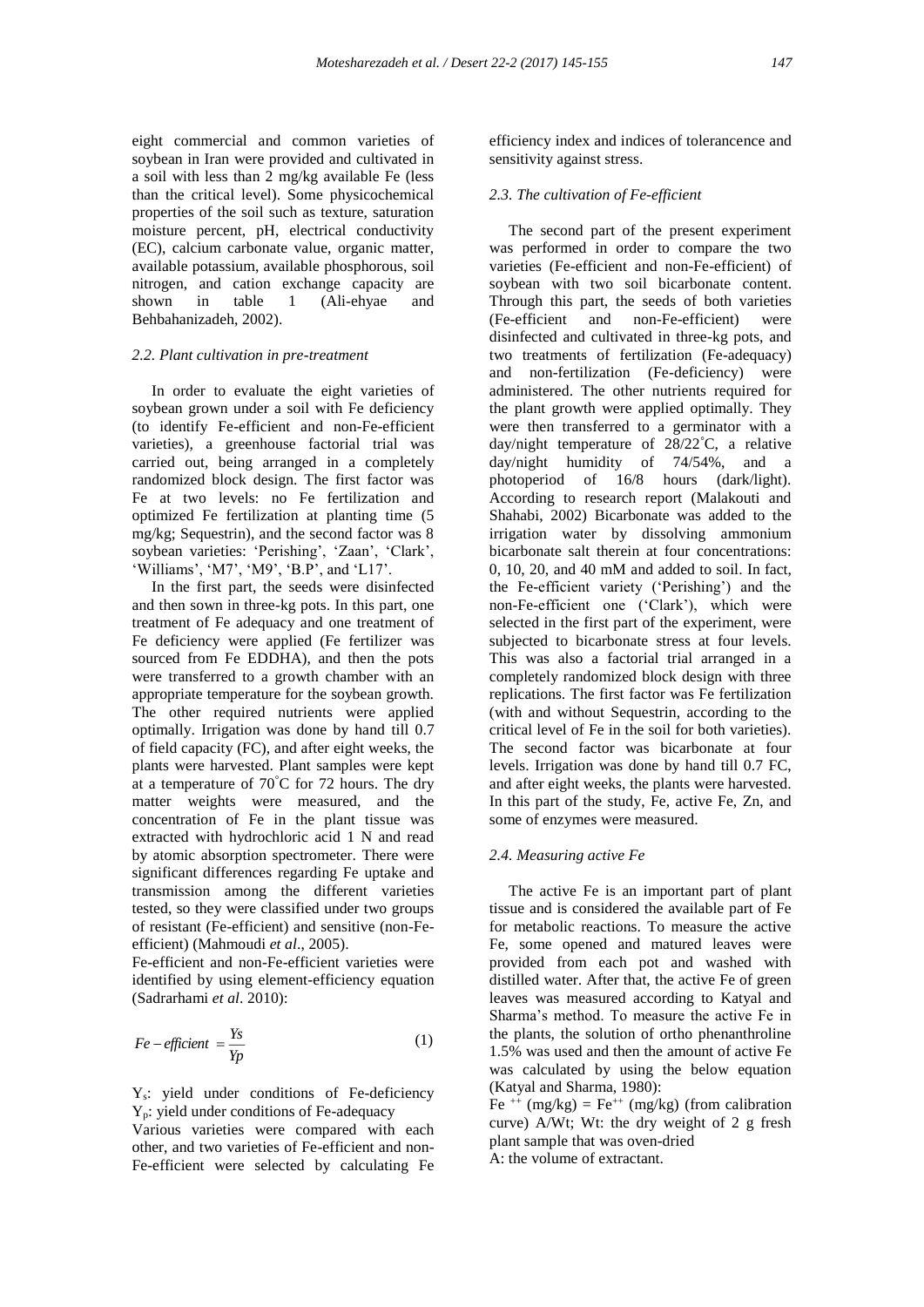*Measuring Fe and Zn:* Fe and Zn in the plant samples were measured by the dry ashing method and by extracting with hydrochloric acid 1N. Fe concentration in filtered samples was read by atomic absorption spectrometer (Oserkowsky, 1933).

### *2.5. Measuring antioxidant enzymes activity*

To evaluate the activities of the enzymes, a<br>ectrophotometer device (IJV 160A) spectrophotometer device (UV\_160A SHIMADZU) with a quartz cuvette was used and reported in the unit of  $u$  min<sup>-1</sup> mg<sup>-1</sup> protein.

#### *2.6. Data analysis*

 The data were analyzed by using SAS software, and the graphs were drawn by using Excel. The means were compared according to Duncan's multiple-range test (P<0.05).

#### **3. Results**

*3.1. The selection of Fe-efficient and non-Feefficient varieties*

 The comparison of Fe efficiency index in the eight varieties of soybean in the preliminary

study showed that the variety had a considerable effect on Fe uptake. 'Perishing', with an Fe efficiency index of 0.98, had the highest Fe-efficiency, while 'Clark', with an Fe efficiency index of 0.43, had the lowest Feefficiency. The difference between 'Williams' and 'M7' was insignificant statistically (P<0.05). Similarly, there were no significant differences between 'Perishing', 'M9', 'B.P', 'Zan' and 'L17', but 'Perishing' and 'Clark' showed the highest difference (Fig. 1).

 Means within the same columns followed by the same letter(s) have no significant differences (P<0.05). Based on table 2, Fe fertilization and the variety had significant effects on the concentrations of Fe, Zn, and active Fe in the shoot, whereas the effect of bicarbonate was only significant on the concentrations of Fe and active Fe in the shoot. Additionally, the interactive effects of Fe and bicarbonate on the concentrations of Fe, Zn, and active Fe of shoot were significant. The interactive effects of bicarbonate and variety were significant only on the concentration of Fe in the shoot. The interactive effects of Fe fertilization, bicarbonate, and variety were significant on the concentrations of Fe and active Fe in the shoot.

| Characteristics        | Unit        | Value  |
|------------------------|-------------|--------|
| Soil Texture Class     |             | Loam   |
| EC                     | dS/m        | 0.80   |
| FC                     | $\%$        | 19.00  |
| pH                     | ۰           | 7.80   |
| <b>CEC</b>             | $cmolc+/kg$ | 11.07  |
| CaCO <sub>3</sub>      | $\%$        | 6.15   |
| N                      | $\%$        | 0.03   |
| OC                     | $\%$        | 0.08   |
| NaHCO <sub>3</sub> -Pe | mg/kg       | 3.90   |
| $NH_4$ Ac-K            | mg/kg       | 530.00 |
| $DTPA-Zn$              | mg/kg       | 0.86   |
| DTPA-Fe                | mg/kg       | 1.25   |

|--|

|                      |                   | Mean Square     |                   |                    |
|----------------------|-------------------|-----------------|-------------------|--------------------|
| Source of variations | Degree of freedom | Fe in the shoot | Active Fe         | Zn                 |
| Iron                 |                   | $30402.3**$     | $516**$           | 5598.72**          |
| Variety              |                   | 123340.9**      | $364**$           | 369.63ns           |
| <b>Bicarbonate</b>   |                   | $28127**$       | $507**$           | 10348.72ns         |
| Fe*Var               |                   | $621.936**$     | $60.60**$         | 7.05 <sub>ns</sub> |
| Fe*Bic               |                   | 889.90**        | $4.8*$            | 1414.94*           |
| Var*Bic              |                   | 6031.74**       | 1.7 <sub>ns</sub> | 7.74556ns          |
| Var*Bic*Fe           |                   | 534.98**        | $8.34**$          | 48.11ns            |
| Error                | 32                | $38.52**$       | 1.18              | 158.60             |

Note: ns: non-significant; \* and \*\*: significant at 5% and 1% probability levels, respectively; CV: coefficient of variation

## *3.2. Fe concentration in the shoot and root*

 The concentration of Fe in the shoot was much more under conditions of Fe-availability (Fe fertilization) than under conditions with no Fe fertilization. At all concentrations of bicarbonate  $(0, 10, 20, \text{ and } 40 \text{ mM})$ , Fe fertilization had an incremental effect on the concentration of Fe in the shoot, but with increasing bicarbonate concentration, the concentration of Fe in the shoot decreased. Moreover, the concentration of Fe under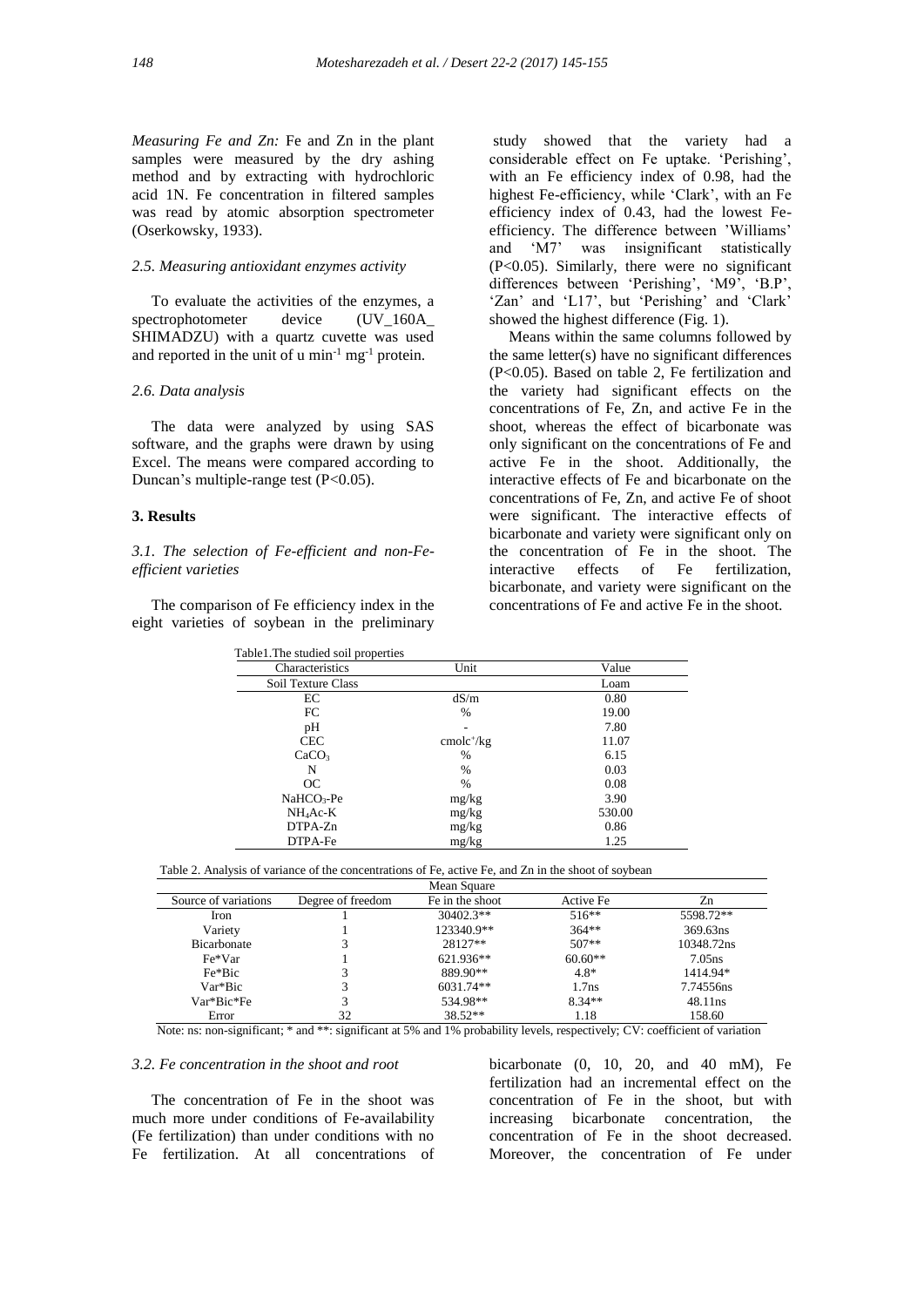conditions with no Fe fertilization decreased with increasing bicarbonate concentration (Table 3).

 In both varieties, 'Clark' (non-Fe-efficient) and 'Perishing' (Fe-efficient), with increasing bicarbonate concentration in the irrigation

1.2

water, shoot Fe concentration decreased, but at all levels of bicarbonate, shoot Fe concentration in 'Perishing' (Fe-efficient) was much more than that in 'Clark' (non-Fe-efficient) (Table 3).



Fig. 1. Fe efficiency of eight varieties of soybean

Table 3. Fe and Zinc concentration in conditions of fertilization and non-fertilization at different concentrations of bicarbonate.

|                                      | Varieties         |                   |                |                |         | Fe levels   |                |          |          |                    |                |                |                   |                 |                |                |
|--------------------------------------|-------------------|-------------------|----------------|----------------|---------|-------------|----------------|----------|----------|--------------------|----------------|----------------|-------------------|-----------------|----------------|----------------|
|                                      | Pershing<br>Clark |                   |                |                | $+Fe$   |             |                | -Fe      |          |                    |                |                |                   |                 |                |                |
| <b>Bicarbonate</b> levels<br>(mg/kg) | $\circ$           | $\supseteq$       | $\overline{c}$ | $\overline{4}$ | $\circ$ | $\supseteq$ | $\overline{c}$ | $\Theta$ | $\circ$  | $\overline{10}$    | $\overline{c}$ | $\overline{4}$ | $\circ$           | $\overline{10}$ | $\overline{c}$ | $\overline{4}$ |
| Fe in shoot (mg/kg)                  | 210.6a            | 166.5b            | 115.2c         | 80.9e          | 138.9d  | 110.6e      | $73.8f$        | 48.5g    | 210.6a   | 166.5b             | 115.2d         | 80.93e         | 138.9c            | $110.6d$        | 73.8e          | 48.5f          |
| Fe in root (mg/kg)                   | 224.6e            | 257.0d            | 341.5c         | 361.7b         | 213.8e  | 269.7d      | 359.3b         | 424.1a   | 248.9e   | 383.9d             | 406.0b         | 455.6a         | $189.5\mathrm{f}$ | 243.3e          | 294.8d         | 330.2c         |
| Zn in shoot (mg/kg)                  | 105.6a            | 91.5ab            | 56.60          | 44.0cd         | 102.46a | 91.56ab     | 50.4cd         | 38.1d    | $128.8a$ | 101.3 <sub>b</sub> | 59.1d          | 40.6e          | 79.2c             | 75.0c           | 47.0ed         | 41.4e          |
| Active iron in shoot<br>(mg/kg)      | 28.9a             | 25.3 <sub>b</sub> | $18.8c$        | 5.05d          | 24.3b   | 19.5c       | 13.0e          | 9.0f     | 30.5a    | 25.7 <sub>b</sub>  | 19.4d          | 14.4e          | 22.7c             | 19.1d           | 12.4e          | 9.6g           |

 Based on the data in table 3, shoot Fe concentration under conditions with Fe fertilization and with no Fe fertilization and at levels of 0 (control), 10, 20, and 40 mM bicarbonate were 71.1, 55.37, 41.1, and 32.38 mg/kg, respectively. These results indicated that with increasing bicarbonate concentration, Fe fertilization efficiency (Fe fertilizer recovery) decreased substantially, and these variations were statistically significant (P<0.05) at all bicarbonate concentrations. With increasing bicarbonate concentration, Fe concentration in the root increased strongly under conditions of Fe adequacy (Fe fertilization). In fact, with increasing bicarbonate concentration, root Fe concentration increased. At all levels of

bicarbonate, root Fe concentration under conditions with Fe fertilization was more than that under conditions with no Fe fertilization (Table 3).

 Results showed that with increasing bicarbonate concentration, root Fe concentration increased in both varieties. Root Fe concentration in 'Clark' (non-Fe-efficient) at all concentrations of bicarbonate was much more than that in 'Perishing' (Fe-efficient) and increased with increasing bicarbonate level (Table 3).

 The results showed that root Fe concentration in 'Pershing' and 'Clark' under 0 and 10 mM of bicarbonate was not significant, while it was significant  $(P<0.05)$  at levels of 20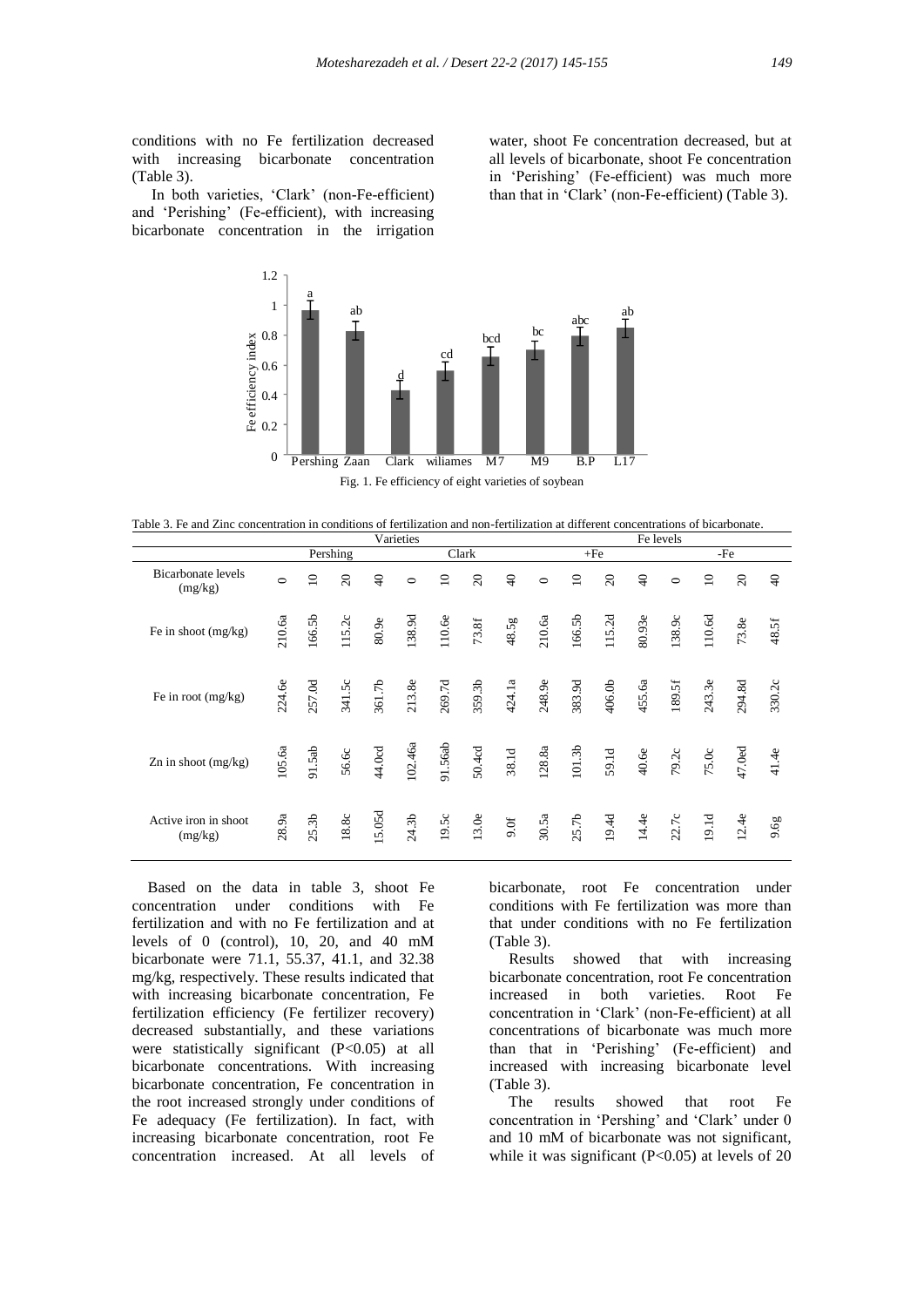and 40 mM of bicarbonate. Fe concentration in 'Clark' (non-Fe-efficient) was much more than that in 'Pershing' (Fe-efficient).

# *3.3. Active Fe*

 Research shows that there is not much correlation between total Fe and Fe deficiencymediated chlorosis, and in most cases, total Fe in chlorotic leaves are more than in normal leaves, which is known as the iron contradiction. However, these chlorotic leaves had lower active Fe (Abadia, 1992; Therios *et al*., 2005). Various methods of Fe extraction from avocado tress showed that the correlation between Fe(II) extracted with phenanthroline and the degree of chlorosis was more than that obtained by other methods. Therefore, extraction with phenanthroline can be a suitable method for the recognition of Fe deficiency in these trees (Neaman and Aguirre, 2007). Orthophenanthroline forms a stable complex with Fe(II), which produces a specific orange color, whose intensity is read at 510 nm and then calculated by using a standard curve (absorption against Fe(III) concentration) (Katayal and Sharma, 1980). Some earlier studies demonstrate that there is good correlation between active Fe and the degree of chlorosis, which is accordingly an appropriate method for the recognition of Fe deficiency (Tagliavini *et al*., 2000; Romheld, 2000).

 At all bicarbonate concentrations (0, 10, 20, and 40 mM), the active Fe concentration in the shoot under conditions of soil Fe-adequacy was much more (Fe fertilizing) than that under Fedeficiency conditions, and this variation was statistically significant at all levels of bicarbonate (P<0.05) (Table 3). The active Fe concentration in both varieties decreased with increasing the bicarbonate level, but at all levels of bicarbonate; the active shoot Fe concentration in 'Pershing' (Fe-efficient) was much more than that in 'Clark' (non-Feefficient) (Table 3).

 The active shoot Fe concentration under Fe fertilization and non-Fe fertilization at levels of 0, 20, and 40 mM of bicarbonate were 7.79, 6.59, and 4.73 mg/kg, respectively. These variations indicated that with increasing bicarbonate concentration, the differences among the active shoot Fe concentration in conditions with Fe fertilization and non-Fefertilization reduced. However, at 0 and 10 mM of bicarbonate, Fe fertilization was more effective on increasing active Fe concentration in the shoot.

 The results showed that bicarbonate decreased shoot Fe concentration in both varieties, and with increasing Fe concentration, a stronger reduction was observed, which was due to a bicarbonate-mediated disruption in the process of Fe uptake (Table 3). In addition, active shoot Fe concentration in both varieties decreased in the presence of bicarbonate (Table 3).

# *3.4. Shoot Zn concentration*

 The results showed that shoot Zn concentration reduced with increasing bicarbonate concentration. In both varieties, with increasing the bicarbonate concentration, shoot Zn concentration reduced. The difference between the two varieties regarding Zn concentration was not significant at 0 and 10 mM of bicarbonate, but it was statistically significant at 10 and 20 mM. However, between 20 and 40 mM, the difference between the two varieties was not significant statistically. In general, shoot Zn concentration reduced with increasing bicarbonate concentration, and at all levels of bicarbonate concentration; this reduction in 'Clark' (non-Fe-efficient) was more than that in 'Pershing' (Fe-efficient) (Table 3).

 At concentrations of 0 and 10 mM of bicarbonate, shoot Zn concentration was not significantly different in 'Pershing' (Feefficient) and 'Clark' (non-Fe-efficient). Additionally, shoot Zn concentration in 'Pershing' was not significantly different at 20 and 40 mM of bicarbonate, whereas the difference was significant between bicarbonate 0 and 10 mM and 20 and 40 mM in variety of 'Pershing' (Fe-efficient), and between 10 and 20 mM was a considerable difference (Figure 8). The presence of bicarbonate in the irrigation water not only prevents the uptake of Fe, but also disrupts that of Zn. In both varieties, shoot Zn concentration reduced, but this reduction was stronger in the non-Fe-efficient variety (Table 3).

## *3.5. Catalase Activity (CAT)*

 As shown in figure 9, with increasing bicarbonate concentration, the catalase activity in both varieties decreased. The catalase activity in 'Pershing' (Fe-efficient) was more than in 'Clark' (non-Fe-efficient) at all levels of bicarbonate. The difference between the two varieties in the case of catalase activity was statistically significant (P<0.05) at all levels of bicarbonate. In fact, there was a decreasing trend. The highest CAT activity was observed in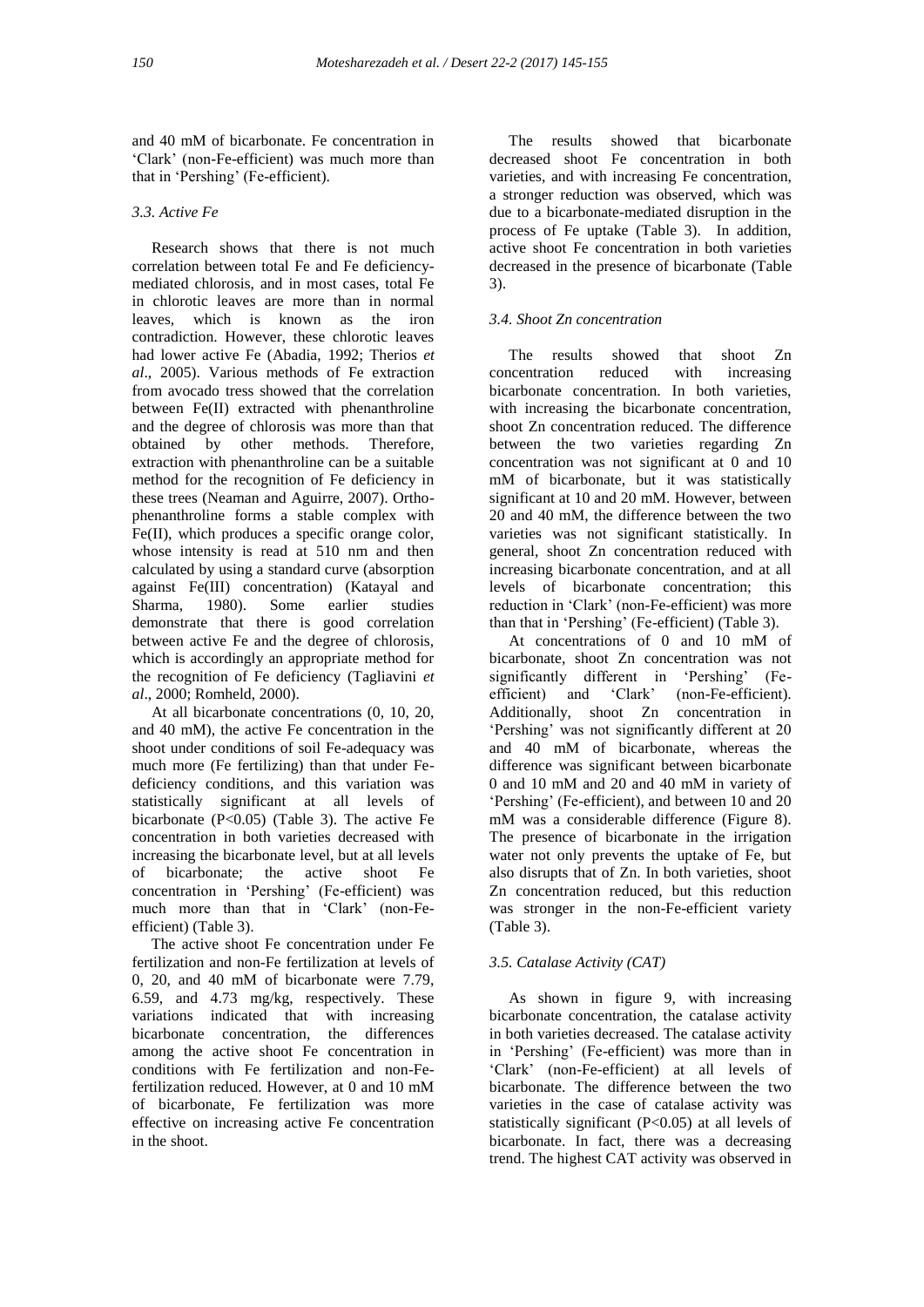the 'Pershing' plants irrigated with water containing bicarbonate 0 mM, while the lowest

in 'Clark' plants irrigated with water containing bicarbonate 40 mM (Figs. 2 and 3).



Fig. 2. The activity of catalase in the 'Perishing' and 'Clark' plants irrigated with water containing different concentrations of bicarbonate

## *3.6. Superoxide dismutase (SOD) activity*

 In both 'Pershing' and 'Clark', the activity of superoxide dismutase enhanced with increasing the bicarbonate concentration, which was significant statistically (P<0.05) at all levels of bicarbonate. At all levels of bicarbonate, the activity of superoxide dismutase in 'Clark' (non-Fe-efficient) was more than in 'Pershing'. The highest activity was observed in 'Clark' irrigated with water containing bicarbonate 40 mM, and the lowest in 'Pershing' (Fig. 3).



Fig. 3. The activity of SOD in the 'Perishing' and 'Clark' plants irrigated with water containing different concentrations of bicarbonate

## **4. Discussion**

 The results of the present study showed the differences between various Glycine soja cultivars regarding "iron efficiency" (Fig. 1). In order to understand the possible reasons and the mechanisms behind iron efficiency, it is important to recognize the differences between 'Pershing' and 'Clark', iron efficient and nonefficient, respectively. This Fe difference could be attributed to better root growth and biomass production (formulas used to calculate iron

efficiency index: data of Fig. 1). Furthermore, some of mechanisms of iron efficiency for increasing active iron in the plant and the ability to transfer the Fe from root to shoot are attributed to the plant's aerial organs (data in Table 3).

 A high Fe concentration in the leaves at the time of chlorosis induced by Ca can be because of its restrictive effect on the other factors required for leaf growth and chloroplast growth and organization (Ksouri *et al*., 2005). Fedeficiency is common among plants, e.g.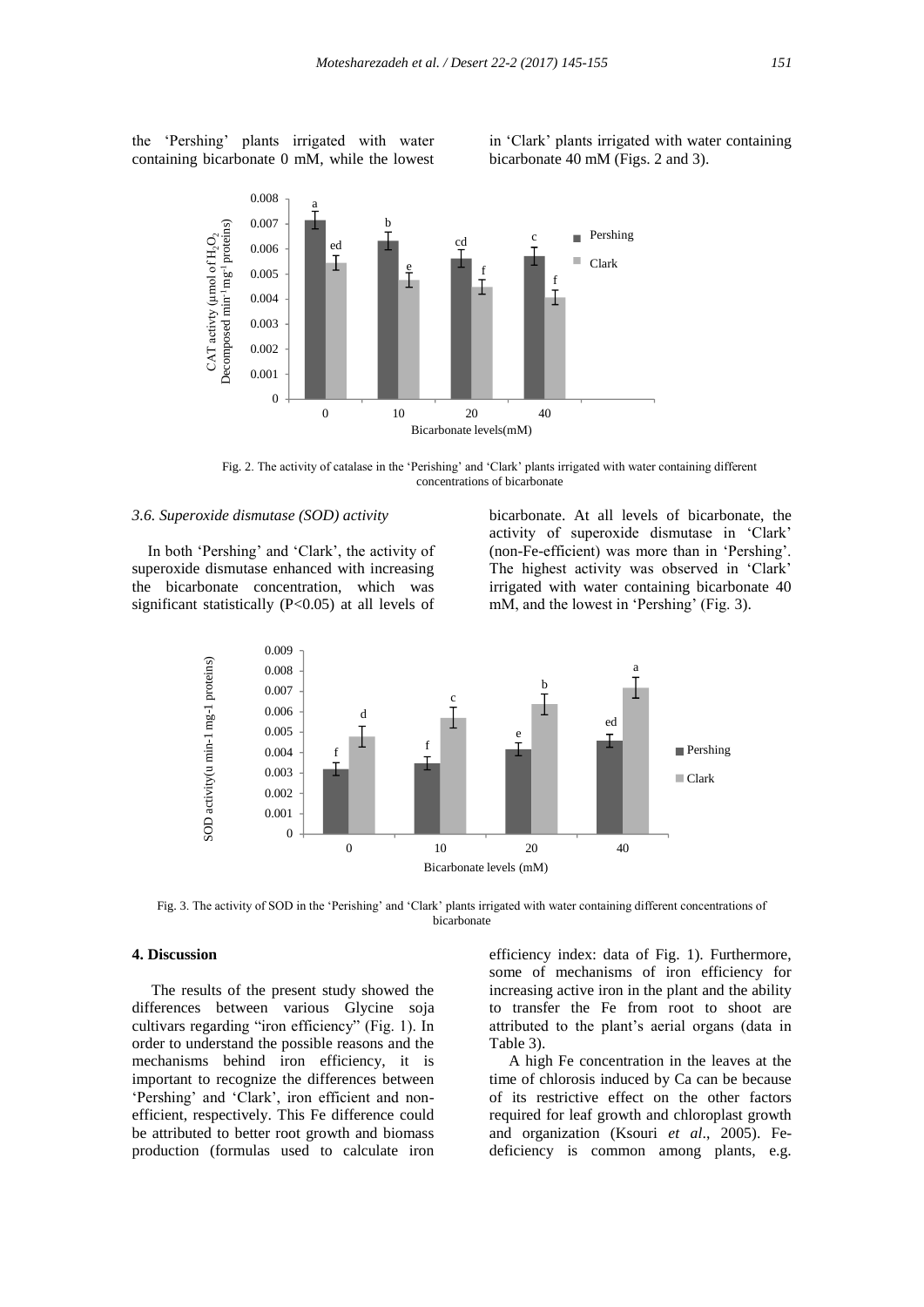almonds, rice, beans, soybean, and sorghum (Fageria, 2008). A plant's Fe requirement changes proportionally with its ability to utilize Fe from the environment. For example, differences were observed among plant different varieties of a species such as sunflower, barley, corn, oat, wheat, rice, corn, tomato, cucumber, and soybean (Tinker and Launchi, 1984; Marschner, 1995). As shown in figure 1, the different varieties of soybean showed varied yields under conditions of Fe deficiency, which was because of variation in their genetic properties and their specific mechanism against Fe deficiency. Severe Fe deficiency in plants increases the root secretion compounds such as phenolic materials, riboflavin, and organic acids. In addition to their indirect effects on the soil microbial population, the secreted compounds affect micronutrient availability by increasing the acidity of root zone, forming chelates and reducing Fe3+ to Fe2+ (Ksouri *et al*., 2005). Various studies have shown that under conditions of Fe deficiency, yields and growth of different plants reduce significantly, but with less severity in resistant varieties (Norvell and Adams, 2006; Yousfi *et al*., 2009). Plants that are Fe deficient do not perform photosynthetic processes completely because of inadequate chlorophyll content, thereby diminishing the growth and yields. Generally, the plants that are capable of converting Fe to available forms are considered Fe-efficient under conditions of Fedeficiency. The utilization of Fe-efficient varieties increases Fe uptake due to morphological and/or physiological mechanisms like secreting organic acids (citric acid) and increasing reductive capacity of the root (Marcshner, 1986). Bertamini and Nadunchezhian (2005) declared that Fedeficiency reduced plant fresh and dry weights and leaf area in grapes. Pestana *et al*., (2012) showed that adding Fe to nutrient solution of sugarcane increased shoot and root Fe concentration and had a substantial effect. The results of this experiment showed that under conditions of Fe sufficiency, Fe-reductase activity decreased.

 Bicarbonate is an important factor in the occurrence of chlorosis induced by Fedeficiency. A high concentration of bicarbonate in the root may indirectly affect leaf Fe utilization value. In the majority of varieties sensitive to chlorosis, a high concentration of bicarbonate stops important processes including: root growth, root respiration, and root pressure power to transfer solution through xylem and to send out cytokinin to branches.

 The findings of the present study showed that with increasing bicarbonate in various treatments, Fe and Zn concentrations decreased in all treatments (table 3), however at different rates. Iron efficient plants such as 'Pershing' resisted the increased bicarbonate very well, with a slight decreasing gradient. However, Iron non-efficient plants lost more Fe and Zn. Ours results are in consistency with those of Kosegarten *et al*. (2001). Kosegarten *et al*., (2001) indicated that the presence of bicarbonate led to the accumulation of Fe in apoplsat of root epidermic cells, the increase of apoplast pH, and the restriction of Fe transfer from the root to the shoot. The increased apoplast pH leads to the reduction of Fe in the leaves, hampers Fe uptake and transmission to the shoot, and reduces the capacity of the reduction of  $Fe<sup>3+</sup>$  and inactivates active Fe (Mengel *et al*., 1994). Yang *et al* (2003, 1994) observed that bicarbonate decreased Zn and Fe concentrations in non-Zn-efficient varieties but not in Zn-efficient varieties. These genotypes grow in calcareous soils easily. Moreover, bicarbonate can neutralize Zn, Fe, and other micronutrients in plants. Bicarbonate makes Fe to sediment in leaf apoplast, and Fe concentration decreases subsequently (Nicolik *et al*., 1998).

 Bicarbonate in the rhizosphere is considered an important factor to cause plant Zn-deficiency in calcareous soils. In a Hajiboland *et al.,* (2005) study, the effect of bicarbonate on rooting, distribution, and secretion of organic acids in Zn-efficient and non-Zn-efficient genotypes was investigated, and the results indicated that bicarbonate considerably increased the number of fine roots in the Zn-efficient variety. In the non-Zn-efficient variety, the growth decreased and the plants secreted more citrate and malate. Bicarbonate increased malate secretion in the fine roots in 1-2 cm depth of the soil, and this secretion was stronger in the Zn-efficient variety than in the non-Zn-efficient one. Furthermore, bicarbonate decreased rooting in the non-Zn-efficient variety and led to a more accumulation of organic acids in the root. In the non-Zn-efficient variety, the accumulations of malate and citrate in fine roots reduced the secretion of these compounds in the rhizosphere and diminished their transfer to the shoot (Hajiboland *et al*., 2005). It has been stated in numerous reports that bicarbonate ions decrease root volume, prevent Zn uptake, and decrease Fe mobility in the root, thus reducing its transfer to the shoot (Ferno *et al*., 1975).

 Fe mobility in plants is affected by bicarbonate ions more than Fe uptake value. It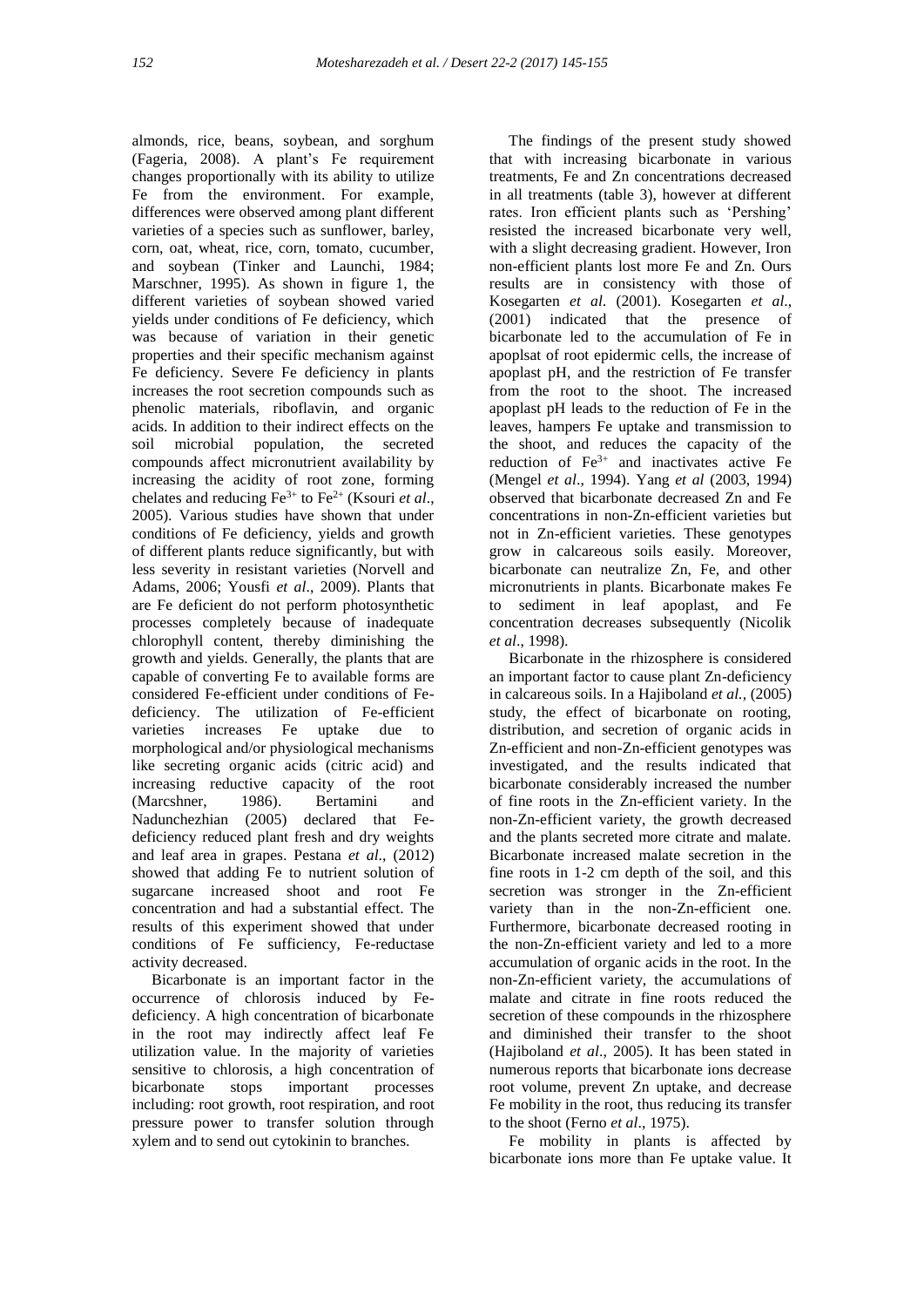has been shown that with the application of bicarbonate in the nutrient solution, Fe content increased in the stem and petioles but decreased in the leaves. Additionally, the pH of cell extract is related to the total Fe and soluble Fe therein. When the pH of a cell increases, the total Fe content increases, whereas the soluble Fe decreases. When there is a high concentration of bicarbonate or  $CO<sub>2</sub>$  (which produce bicarbonate under poor soil aeration) in the irrigation water, the absorption of nutrients, especially micronutrients, is disturbed, which is due to the elevated soil pH (Koasch and Hofner, 1984).

 The results revealed that the plants grown under stress of bicarbonate experienced changes in the activities of the enzymes. The activity of catalase enzyme (CAT) showed a decreasing trend with increasing bicarbonate (Fig. 1), while that of superoxide dismutase (SOD) displayed an increasing trend (Fig. 2). As bicarbonate increased, the activities of catalase decreased in both cultivars, but at a lower rate in 'Pershing' (Fig. 2) but these changes were stronger at higher concentrations of bicarbonate. The comparison between SOD activities revealed that 'Pershing', Fe efficient, has a higher SOD activity. In other words, Fe efficient cultivars resist bicarbonate stress with the help of SOD antioxidant activity, which is a defense mechanism. Our results are in agreement with those of Cuenca *et al*. (2013) and Rivero *et al*. (2003). Researchers reported that after 21 days, citrus seedlings were irrigated with bicarbonate 10mM, and then Fe concentrations in the different parts were measured. Additionally, the effect of bicarbonate on the enzyme activity and Fe availability were examined. The seedlings that were grown under Fe deficiency and in the presence of bicarbonate had less shoot Fe concentration than those grown only under conditions of Fe-deficiency. Bicarbonate affects the balance of Fe-reductase and ATPase activities in the roots of citrus seedlings. The activities of these enzymes in the presence of bicarbonate and lack of Fe increase (Cuenca *et al*., 2013). Biochemical and ultra-structural changes are the primary indications of Fedeficiency in calcareous soils. In a study, the effects of different temperatures on Fe uptake and the activities of APX, GPX, CAT, and SOD were investigated (Rivero *et al*., 2003). The lack of Fe increased the production of active oxygen types, thus provoking oxidative stress and lipid peroxidation. Therefore, the activity of increased (Donnini *et al*., 2011; Tewari *et al*., 2005). Fe-deficiency in sunflower caused oxidative stress and decreased the activities of

POD and APX. Decreased Fe concentration in plant tissue reduced Fe-SOD activity in citrus, peas, and tobacco. Moreover, decreased Fe concentration in the leaves of strawberry, maize, and cauliflower changed the activities of catalase and peroxidase. It also increases active types of oxygen and SOD (Tewari *et al*., 2005). Therefore, bicarbonate leads to oxidative stress in two ways: disrupting oxidation-reduction reactions (Klimov *et al*. 1995) and provoking Fe-deficiency in plants and thereupon oxidative stress.

 The severe deficiency of Fe is not due to OH production; it usually provokes lipid peroxidation, though the concentrations of  $H_2O_2$ and  $O_2$  and the activity of SOD increase. Iturbe-Ormaexte *et al.* (1995) stated that  $H_2O_2$  is accumulated in plant leaves treated with bicarbonate. In an experiment on peach seedlings, Fe in the leaves and roots as well as the activity of Fe-reductase in the root reduced strongly under the lack of Fe and the presence of bicarbonate. Fe deficiency increased superoxide-dismutase activity, whereas the activity of catalase reduced in the roots.

## **5. Conclusion**

 Oure results showed that Fe-efficient and non-Fe-efficient varieties have different reactions to soil bicarbonate. In both varieties with increasing the bicarbonate concentration, the concentrations of Fe and active Fe in the shoot decreased, but Fe-efficient variety was more tolerant against this stress. Furthermore, bicarbonate affected shoot Zn concentration. Shoot Zn concentration decreased with increasing the bicarbonate concentration, but the Fe-efficient variety had a more Zn concentration in its shoot than the non-Fe-efficient variety. Fe fertilization increased its absorption by both varieties. Therefore, it is strongly recommended that Fe efficient cultivars be recognized at first, since the administration of Fe fertilizers is not a sustainable method. Recognition and utilization of these cultivars can be both eco-friendly and economical. Accordingly, to deal with soils with a high lime content and water sources with a high bicarbonate level, it is essential to utilize Fe efficient cultivars. The other important note is to consider 'Active Iron Index'. This index, which evaluates Fe (II) in the plant, can very well display Fe deficiency. Therefore, farmers should put more importance on it.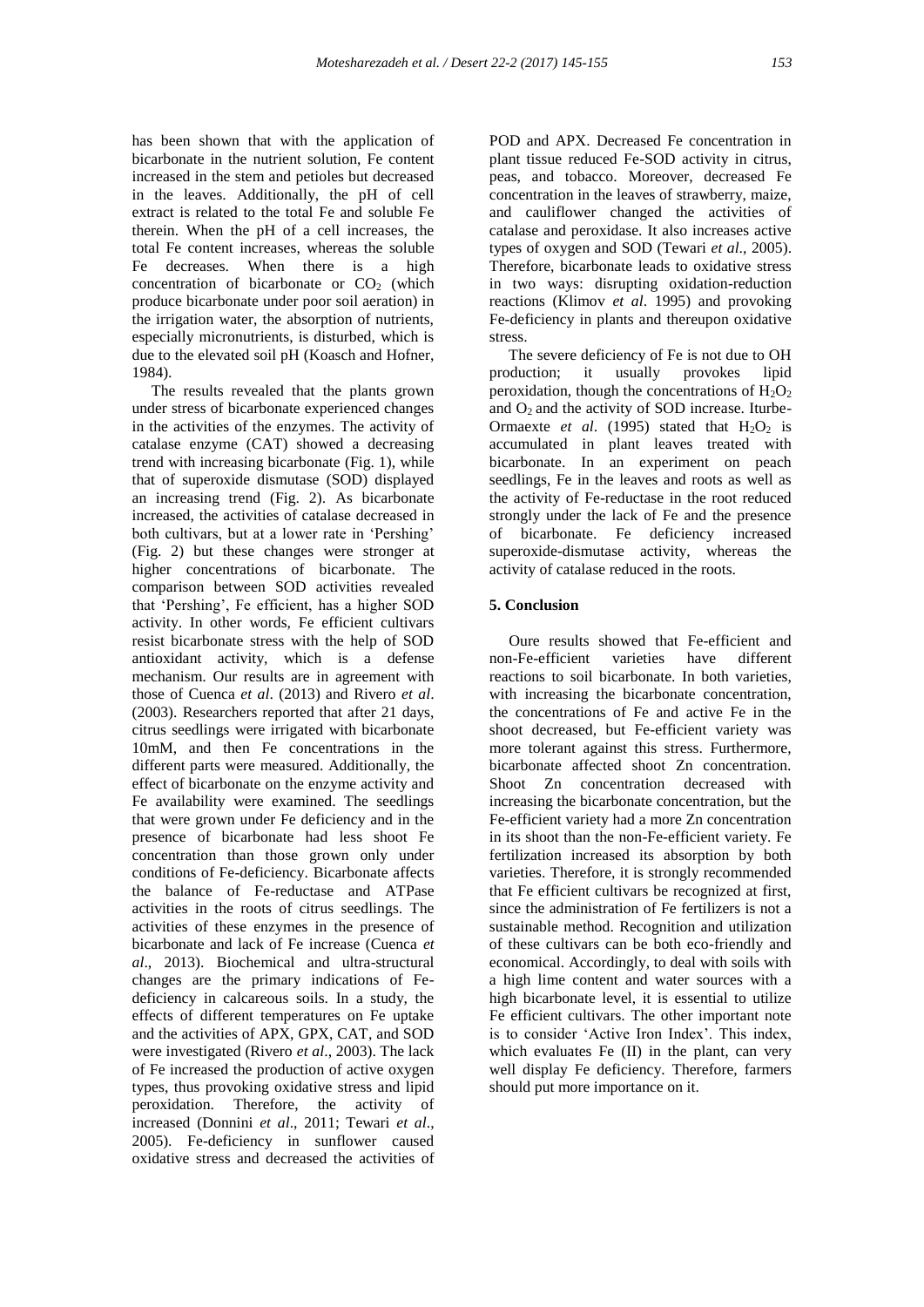#### **References**

- Abadia, J., 1992. Leaf responses to Fe deficiency: a review. Journal of Plant Nutrition, 15; 1699-1713.
- Abdelmajid, K., B.H. Karim, A. Chedly, 2008. Symbiotic response of common bean (*Phaseolus vulgaris* L.) to iron deficiency. J. Acta Physiol Plant. 30; 27–34.
- Aebi, H., 1984. Catalase in vitro. Methods Enzymol., 105; 121–6.
- Ali-ehyae, M., A.A. Behbahanizadeh, 2002. Method of soil Analysis, TAAT Publication, Bulletin No. 893, Tehran, Iran.
- Barton, L.L., J. Abad, 2006. Iron nutrition in plants and rhizospheric microorganisms. Published by Springer 8; 23-59
- Bertamini*,* M., N. Nadunchezhian*,* 2005. Grapevine Growth and Physiological Response to Iron Deficiency. J. Plant Nutr., 28; 737-749
- Bradford, M.M, 1976. A rapid and sensitive method for the quantitation of microgram quantities of protein utilizing the principle of protein-dye binding. J. Anal Biochem., 72; 248–54.
- Bremner, J.M., 1996. Nitrogen-total. In: Methods of soil analysis part 3. (Ed.). D.L. Sparks. Am. Soc. Agron., 1085-1122.
- Chapman, HD., 1965. Cation-exchange capacity. In: C.A. Black (ed.). Methods of soil analysis - Chemical and microbiological properties. Agronomy, 9; 891- 901.
- Colla, G., Y. Rouphael, M. Cardareill, A. Salerno, E. Rea, 2010. The effectiveness of grafting to improve alkalinity tolerance in watermelon. J. Environ Exp Bot., 68; 283-291.
- Cuenca, M.C., F. Legaz, M.A. Forner-Giner, E. Primo-Millo, J. Iglesias, 2013. Bicarbonate blocks iron translocation from cotyledons inducing iron stress responses in Citrus roots. J. Plant Physiol*.,* 170; 899- 905.
- Donnini, S., A. Castagna, A. Ranieri, G. Zocchi, 2009. Differential responses in pear and quince genotypes induced by Fe deficiency and bicarbonate. J. Plant Physiol., 166; 1181–1193.
- Fageria, N.K. 2008. The use of nutrients in crop plants, CRC Press, 448 p.
- Forno, DA., S. Youshida, C. J. Asher, 1975. Zinc deficiency in rice. II. Studies on two varieties differing in susceptibility to zinc deficiency. J. Plant Soil. 42; 551–563.
- Frey, PA., G.H. Reed, 2012. The ubiquity of iron. ACS Chemical Biol., 7; 1477–1481.
- Gee, G.W., J.M. Bauder, 1986. Partical-size analysis. p. 383-411.In Methods of Soil Analysis, Part 1, Physical and Mineralogical Methods. Agronomy Monogroph No. 9 (2nd edition), American Society of Agronomy, Madison, WI.
- Hajiboland, R., X.E. Yang, V. Romheldand, G. Neumannc, 2005. Effect of bicarbonate on elongation and distribution of organic acids in root and root zone of Zn-efficient and Zn-inefficient rice (*Oryza sativa L.*) genotypes. J. Environ Exp Bot*.,* 54; 163-173.
- Ishwar, H., K. Boodi-Santosh, D. Basavaraj, K. Gopalakrishna, P. Virupakshi-Chimmad, A. Kanatti, V. Kumar, M.K. Debnath, 2016. Morpho-Physiological parameters associated with iron deficiency chlorosis resistance and their effect on yield and its related traits in groundnut, J. Crop Sci.

Biotech., 19 (2); 177-187. DOI NO. 10.1007/s12892- 016-0005-8

- Iturbe-Ormaetxe, I., JFC. Moran, Y. Arrese-Igor, R.V. Gogorcena, M. Becana, 1995. Activated oxygen and antioxidant defences in iron-deficient pea plants. J. Plant Cell Environ., 18; 421–429.
- Katyal, JC., B.D. Sharma, 1980. A new technique of plant analysis to resolve iron chlorosis. J. Plant Soil*.,* 55; 103-119.
- Klimov, V.V., S.I. Allakhverdiev, Y.M. Feyziev, S.V. Baranow, 1995. Bicarbonate requirement for the donor side of photosystem II. FEBS15399, 363; 251-255.
- Koasch, H., M. Oktey, W. Hofner, 1984. Effect of iron chlorosis-inducing factors on the pH of the cytoplasm of sunflower. J. Plant Soil. 82; 215-221.
- Kosegarten, U., B. Hoffmand, K. Mengel, 1999. Apoplasic PH, and reduction in intaac sunflower leaves. J. Plant Physiol., 121; 1069-1079.
- Ksouri, R., M. Gharsalli, M. Lachaal, 2005. Physiological responses of Tunisian grapevine varieties to bicarbonate-induced iron deficiency. J. Plant Physiol., 162; 335-341.
- Lamont, BB., 2003. Structure, ecology and physiology of root cluster-a review. J. Plant Soil. 248; 1-9.
- Loeppert, RH., D.L. Suarez, 1996. Carbonate and gypsum. In: D.L. Sparks (Editor), Methods of Soil Analysis: Chemical Methods, Soil Science Society of America, Inc. and American Society of Agronomy, Inc., Madison, Wisconsin, USA, pp. 437–474.
- Lombardi, L., L. Sebastianin, 2003. Physiological, biochemical, and molecular effects of in vitro induced iron deficiency in peach rootstock. J. Plant Nutr., 26; 2149-2163.
- Mahmoudi, H., R. Ksouri, M. Gharsalli, K. Lachaal, 2005. Differences in responses to iron deficiency between two legumes: lentil (*Lens culinaris*) and chickpea (*Cicer arietinum*). J. Plant Physiol., 162; 1237-1245.
- Manthey, J.A., D.L. Coy, D.E. Cloley, 1996. Root response of sterile grown onion plants to iron efficiency. J. Plant Nutr., 19; 145-141.
- Malakouti, M.J., A.A. Shahabi, 2002. The role of bicarbonate on nutritional disorders of fruit trees, Sana Publication, Tehran, Iran.
- Marschner, H., 1986. Adaptation of plants to adverse chemical soil conditions, In Mineral nutrition of higher plants, Academic Press, New York, NY, USA. 477-542.
- Marschner, H., 1995. Mineral nutrition of higher plants, 2nd ed, Academic Press. New York, NY, USA.
- Mengel, K., 1994. Iron availability in plant tissues iron chlorosis on calcareous soils. J Plant Soil., 165; 275– 283.
- Mengel, K., R. Planker, B. Hoffmann, 1994. Relationship between leaf apoplast pH and iron chlorosis of sunflower (*Helianthus annuus L.*). J. Plant Nutr., 17; 1053–65.
- Mengel, K., S. Schybert, 1985. Active extrusion of protons into deionized water by roots of intact maize plants. J. Plant Physiol., 79; 344-348
- Miller, GW., A. Shigematsu, G.W. Welkie, N. Motoji, M. Szlek, 1990. Potassium effect on iron stress in tomato. II. The effects on root CO<sub>2</sub>-fixation and organic acid formation. J. Plant Nutr., 13; 1355-1370.
- Molassiotis, A., G. Tanou, G. Diamantidis, A. Patakas, I. Therios, 2006. Effects of 4-month Fe deficiency exposure on Fe reduction mechanism, photosynthetic